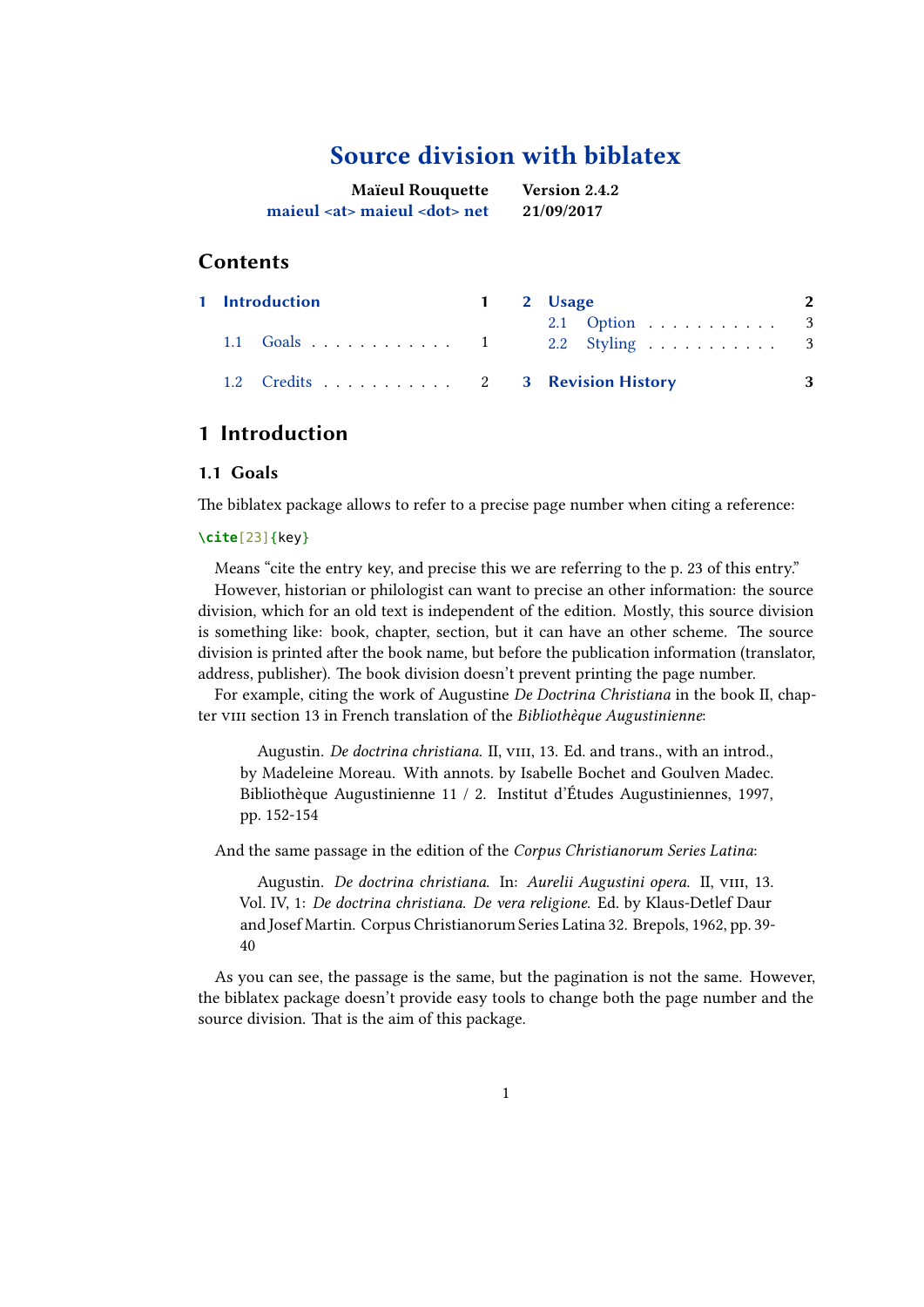### <span id="page-1-0"></span>**1.2 Credits**

This package was created for Maïeul Rouquette's phd dissertation $^1$  in 2013. It is licensed on the *ETEX Project Public License<sup>2</sup>.* Its code is freely inspired of a contribution of Andrey Boruvka<sup>3</sup>.

All issues can be submitted, in French or English, in the GitHub issues page $^4$ .

# **2 Usage**

The package is to be used in combination of biblatex citestyle of the *verbose* family. It must be loaded after the biblatex package.

```
\usepackage[citestyle=verbose-***,...]{biblatex}
\usepackage{biblatex-source-division}
```
When citing a reference (with \cite, \footcite or other citation command), the division of source is added in parenthesis in the postnote arg. The syntax of the rest of the postnote arg is the normal syntax of biblatex.

For example, our .bib used for texts in this documentation introduction is:

@bookinbook{Augustin\_DeDoctChr\_CCSL,

```
Author = \{Augustin\},
        Booktitle = \{De doctrina christiana. De vera religione},
        Editor = \{Daur, Klaus-Detlef and Martin, Josef\},
        Maintitle = \{Aurelii Augustini opera},
        Number = \{32\},
        Publisher = {Brepols},
        Series = {Corpus Christianorum Series Latina},
        Title = {De doctrina christiana},
        Volume = {IV, 1},Year = {1962}}
@book{Augustin_DeDoctChr_BA,
        Annotator = \{Isabelle Bochet and Goulven Madec\},
        Author = \{Augustin\},
        Editor = {Madeleine Moreau},
        Introduction = {Madeleine Moreau},
        Number = {11 / 2},
        Publisher = \{Institut d'Études Augustiniennes},
```
 $^{2}$ http://latex-project.org/lppl/lppl-1-3c.html.

<sup>1</sup> http://apocryphes.hypothese.org.

<sup>3</sup> http://tex.stackexchange.com/q/95110/.

<sup>4</sup> https://github.com/maieul/biblatex-source-division/issues.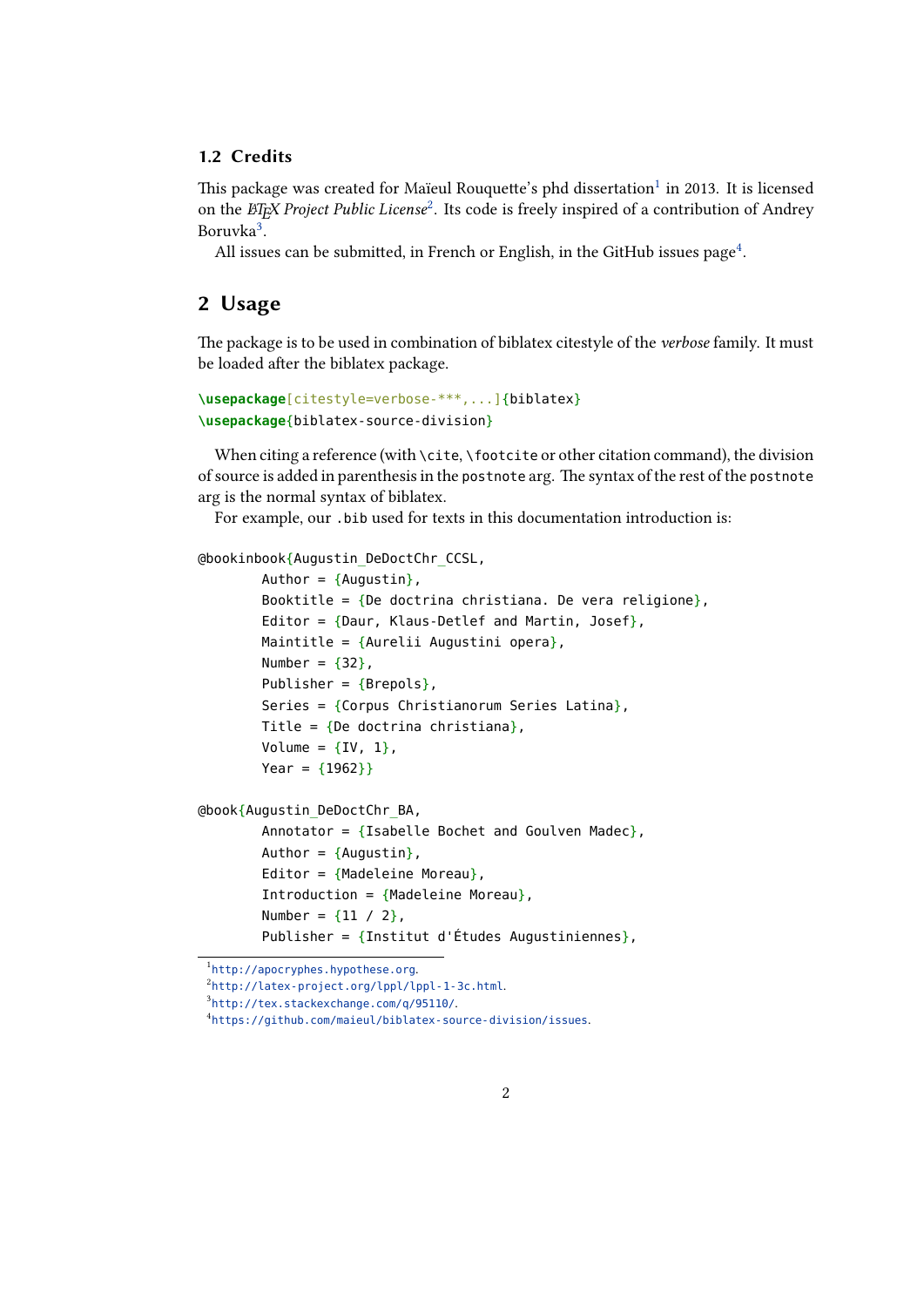```
Read = {1},
Series = {Bibliothèque Augustinienne},
Title = {De doctrina christiana},
Translator = {Madeleine Moreau},
Year = {1997}}
```
And we called them with :

**\cite**[(II, \textsc{viii}, 13)152-154]{Augustin\_DeDoctChr\_BA}

**\cite**[(II, \textsc{viii}, 13)39-40]{Augustin\_DeDoctChr\_CCSL}

## **2.1 Option**

If a maintitle field is defined for an entry, the source division will be print after it. However, you can load the package with after=title option to print the source division after the title field.

## **2.2 Styling**

The division of source is put on the titleaddon field. However, if a maintitle field is used and if the after option is not set to title, the division source is put on the maintitleaddon field.

So you can stylise it with all the tools of biblatex.

## **3 Revision History**

#### **2.4.2 2017-09-21**

Fix bug with biblatex option ibidpage when there is not any source division.

Fix potential conflicts with other package.

#### **2.4.1 2016-06-07**

Fix bug when using \volcite command and related.

### **2.4.0 2016-06-07**

Add error message to know more quickly break compatibility with new releases of biblatex.

#### **2.3.1 2015-07-07**

Fix compatibility with op. cit. form when using bibstyle 'verbose-trad1'.